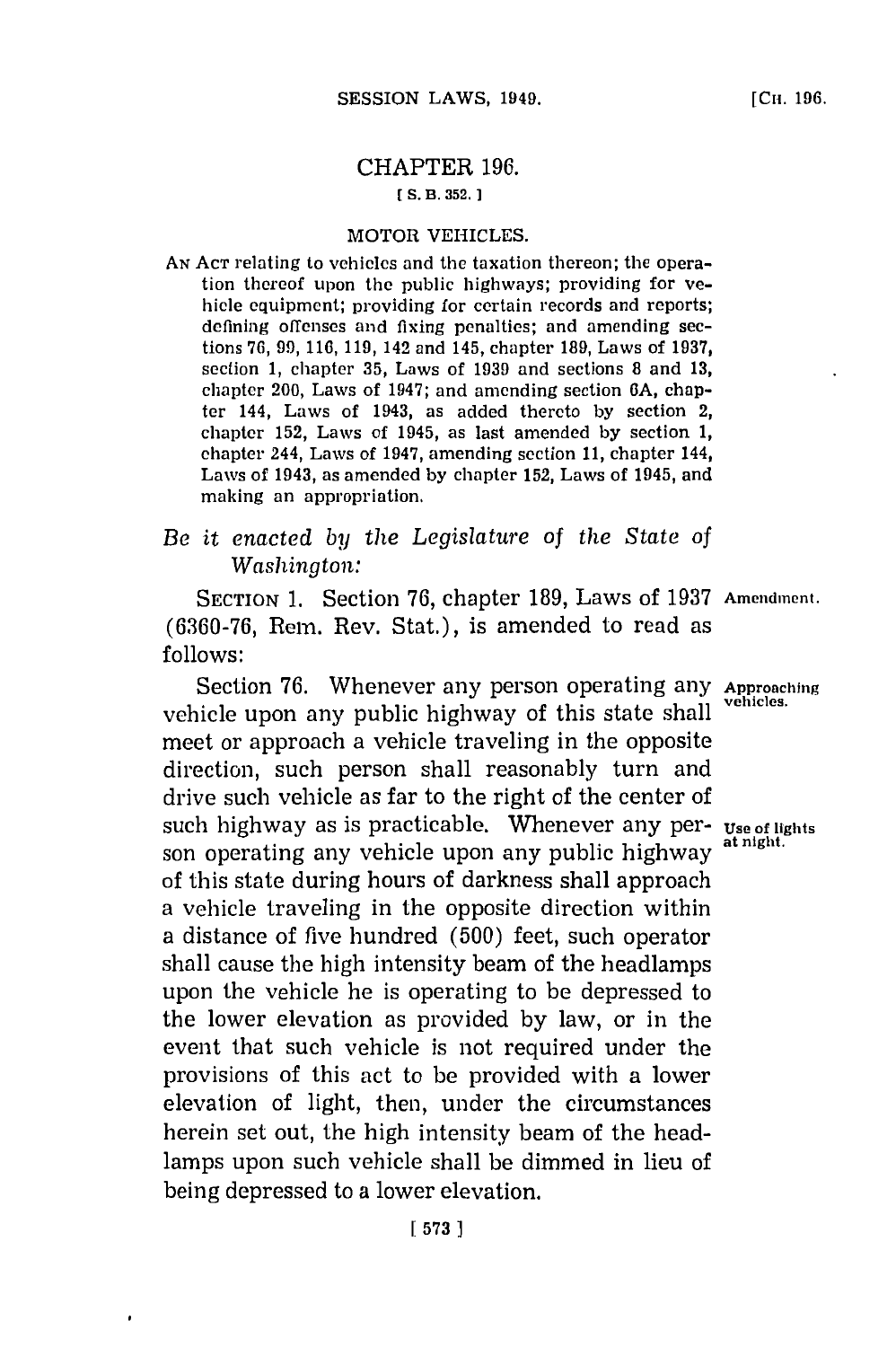#### **SESSION LAWS, 1949.**

**CH. 196.]**

Approaching **Whenever any person operating any vehicle upon**<br>
in same<br>
direction **any public highway of this state during hours of**<br> **at night. doulmess shall symphone** an any proposal and a straight. darkness shall overtake or approach, on a straight section of roadway, a vehicle traveling in the same direction within a distance of three hundred **(300)** feet, such operator shall cause the **high** intensity beam of the headlamps upon the vehicle he is operating to **be** depressed to the lower elevation as provided **by** law, or in the event that such vehicle is not required under the provisions of this act to be provided with a lower elevation of light, then, under the circumstances herein set out, the high intensity beam of the headlamps upon such vehicle shall be dimmed in lieu of being depressed to a lower elevation.

> The driver of the overtaking vehicle shall maintain the headlamps of the vehicle he is operating depressed to the lower elevation, or dimmed, until he maneuvers his vehicle to pass the preceding vehicle, or until such a time as the distance between the vehicle he is operating and the preceding vehicle traveling in the same direction exceeds three hundred **(300)** feet on a straight section of road.

**Amendment. SEC.** 2. Section **99,** chapter **189,** Laws of **1937 (6360-99,** Rem Rev. Stat.), is amended to read as **follows:**

**Pedestrians'** Section **99.** Pedestrians shall be subject to traffic control signals at intersections and the directions of officers discharging the duty of directing traffic at **Crosswalks.** intersections. Where traffic control signals are not in place or not in operation, the operator of a vehicle shall yield the right of way, slowing down or stopping, if need be, to so yield, to any pedestrian crossing the roadway within a crosswalk when the pedestrian is upon the half of the roadway upon which the vehicle is traveling, or when the pedestrian is approaching so closely from the opposite half of the roadway as to be in danger, but no pedestrian shall suddenly leave a curb or other place of safety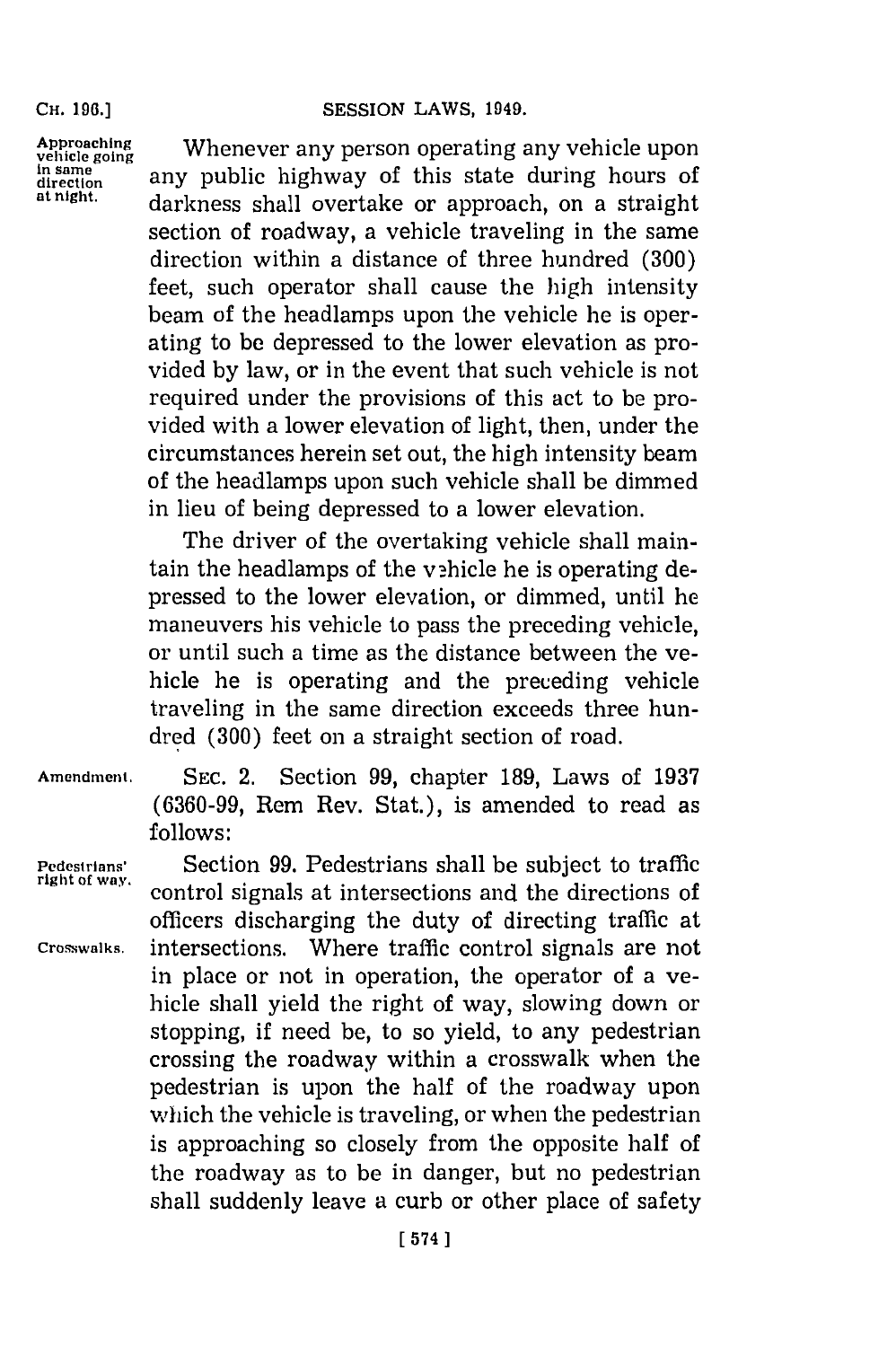and walk or run into the path of a vehicle which is so close that it is impossible for the driver to yield. This provision shall not apply under the conditions stated hereinafter.

Whenever any vehicle is stopped at a marked cars crosswalk or at any unmarked crosswalk at an inter- **crosswalks.** section to permit a pedestrian to cross the roadway, the operator of any other vehicle approaching from the rear shall not overtake and pass such stopped vehicle.

Every pedestrian crossing a roadway at any point Pedestrians other than within a marked crosswalk or within an at other than unmarked crosswalk at an intersection shall yield the right of way to all vehicles upon the roadway.

Any pedestrian crossing a roadway at a point  $P_{\text{tunnels\,ant}}$ where a pedestrian tunnel or overhead pedestrian crossings. crossing has been provided shall yield the right of way to all vehicles upon the roadway.

Between adjacent intersections at which traffic- **Between ad- jacent tralc** control signals are in operation, pedestrians shall **signals.** not cross at any place except in a marked crosswalk.

**SEC. 3.** Section **116,** chapter **189,** Laws of **1937 Amendmnent. (6360-116,** Rem. Rev. Stat.), is amended to read as **follows:**

Section 116. No person shall crive a vehicle when **Persons ob-**<br> **structing** it is so loaded, or when there are in the front seat **operator's view and** such number of persons, exceeding three, as to ob- **control of car.** struct the view of the operator to the front or sides of the vehicle or as to interfere with the operator's control over the driving mechanism of the vehicle. No passenger in a vehicle shall ride in such position as to interfere with the operator's view ahead or to the sides, or to interfere with his control over the driving mechanism of the vehicle.

**SEC.** 4. Section **119,** chapter **189,** Laws of **1937 Amendment. (6360-119,** Rem. Rev. Stat.), is amended to read as **follows:**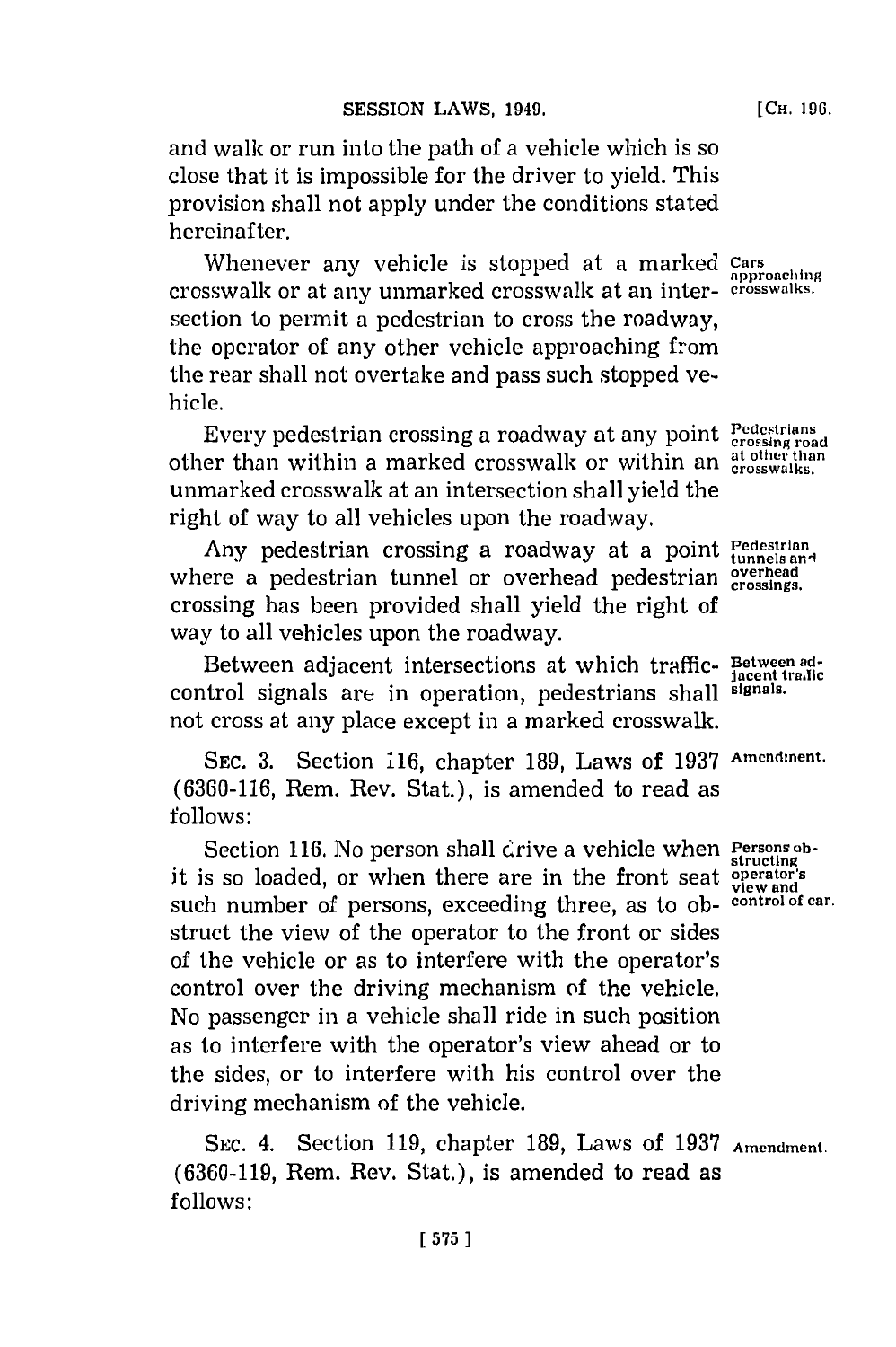### **CH. 196.] SESSION LAWS, 1949.**

**Other com-**<br>**petent evi-**

**required to**<br>take blood

Unlawful to  $\begin{array}{c} \text{Unlawful to} \\ \text{drive or have} \end{array}$  Section 119. It shall be unlawful and punishable **control of v**: drive or have<br>control of ve-<br>hicle when **as herein provided for any person who is under th**<br>intoxicated **influence** of an effected by the succes of inteniestin hicle when as herein provided for any person who is under the<br>intoxicated. **influence of or affected** by the use of intoxicating liquor or of any narcotic drug to drive or be in actual physical control of any vehicle upon the public highways of this state.

**the example of the state.**<br> **tions arising In any criminal prosecution for a violation of the**<br>
<u>in criminal</u> **or prosecution** of the protion relative to histing tions arising<br>in eriminal<br>provisions of this section relating to driving a ve-<br>prosecution<br>from algohol ti-turn bile we had the details of the section  $\frac{1}{2}$  in alcohol highle while under the influence of intoxicating liquor, **stream of** the amount of alcohol in the defendant's blood at the time alleged as shown **by** chemical analysis of the defendant's blood, urine, breath, or other bodily substance shall give rise to the following presumptions:

**Less than** b **0.05 per cent.** If there was at that time **0.05** per cent or less **b** weight of alcohol in the defendant's blood, it shall be presumed that the defendant was not under the influence of intoxicating liquor;

**Between 0.05** If there was at that time in excess of **0.05** per cent **and 0.15 per cent,** but less than **0.15** per cent **by** weight of alcohol in the defendant's blood, such fact shall not give rise to any presumption that the defendant was or was not under the influence of intoxicating liquor, but such fact may be considered with other competent evidence in determining the guilt or innocence of the defendant;

**0.15 per cent** If there was at that time **0.15** per cent or more **by** weight of alcohol in the defendant's blood, it shall be presumed that the defendant was under the influence of intoxicating liquor;

**Putter com-**<br>
petent evi-<br> **Petent evidence** and **performed** as limiting the introduction of any other <u>dence and</u> the **International conducts** of the **Introduction** of any other becomer be construed as limiting the introduction of any other and the competent evidence bearing upon the question whether or not the defendant was under the influence of intoxicating liquor. Nothing herein con-**Person not** tained shall be construed as requiring any person to **take blood** submit to a chemical analysis of his blood, and the **test.** refusal to submit to such an analysis shall not be ad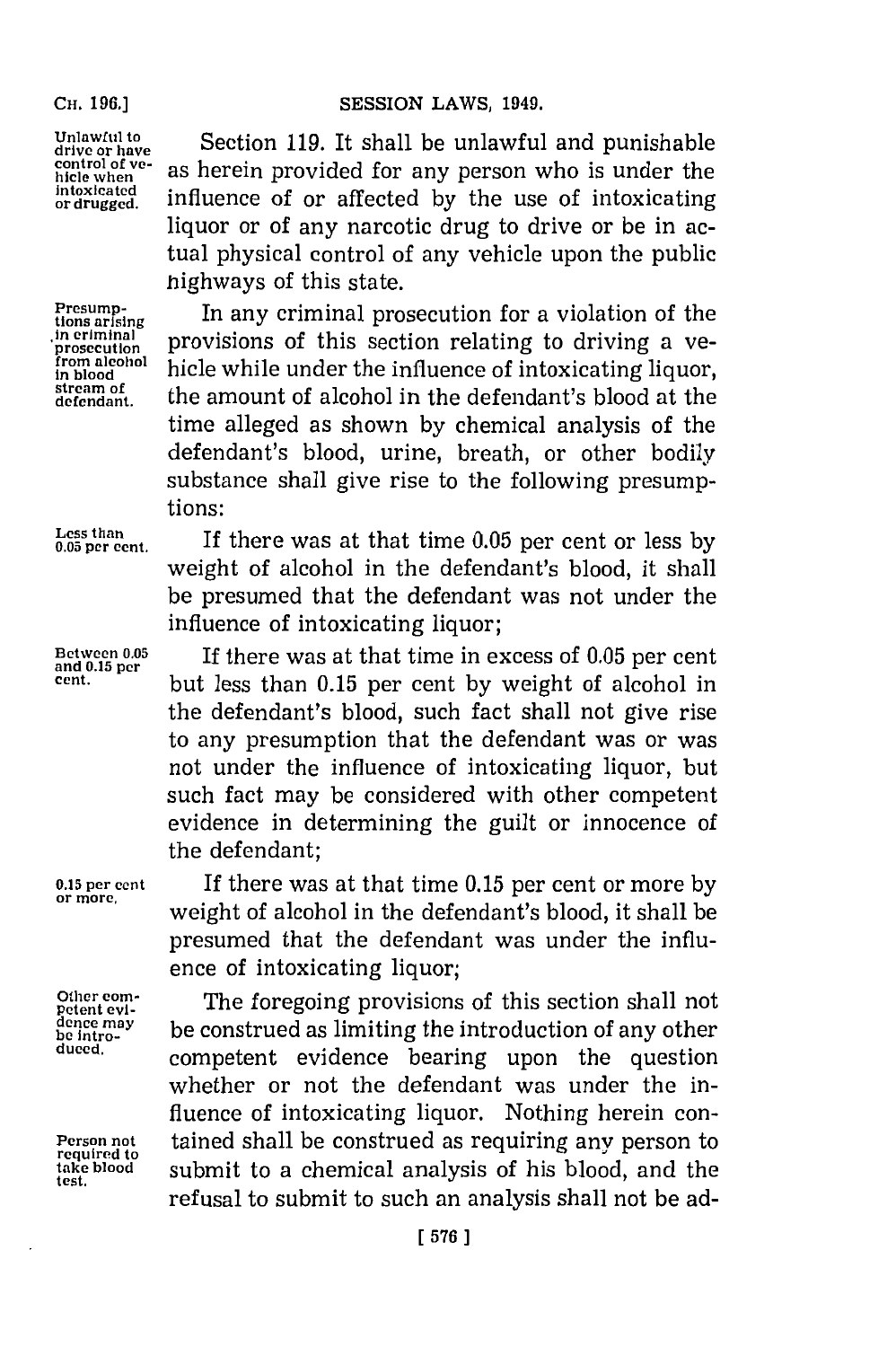missible in evidence in any criminal prosecution for Refusal not a violation of the provisions of this section or in **as evidence.** any civil action.

It shall be unlawful and punishable as herein pro- **Unlawful** vided for any person who is an habitual user of or *when under*<br>*when under* under the influence of any narcotic drug or who is of drugs. under the influence of any other drug to a degree which renders him incapable of safely driving a vehicle to drive a vehicle upon the public highways of this state. The fact that any person charged with a violation of this section is or has been entitled to **Authority' to use drugs Is** use such drug under the laws of this state shall not **no defense.** constitute a defense against any charge violating this section.

Upon the first conviction for the violation of the **Penalties for** provisions of this section the Court shall impose a fine of not less than fifty dollars **(\$50.00)** or more **First** in than five hundred dollars (\$500.00) or not less than ten **(10)** days or more than one **(1)** year in jail, or both such fine and imprisonment, and shall, in addition thereto, revoke the operator's license of such person. Upon second or subsequent conviction for subsequent a violation of the provisions of this section the Court shall impose a fine of not less than one hundred dollars **(\$100.00)** or more than one thousand dollars **(\$1,000.00)** and not less than thirty **(30)** days or more than one **(1)** year in the county jail, or both such fine and imprisonment, and shall, in addition thereto, revoke the operator's license of such person.

**SEC. 5.** Section **1,** chapter **35,** Laws of **1939 (6360- Amendment. 108,** Rem. Rev. Stat. Supp.), is amended to read as **follows:**

Section **1.** That section **108** of chapter **189,** Session Laws of 1937, be and the same is hereby amended to read as follows:

Section **108.** Except where angle parking is per- **Parallel** mitted by local ordinance every vehicle stopped or parked upon a roadway where there is an adjacent

[Cii. **196.**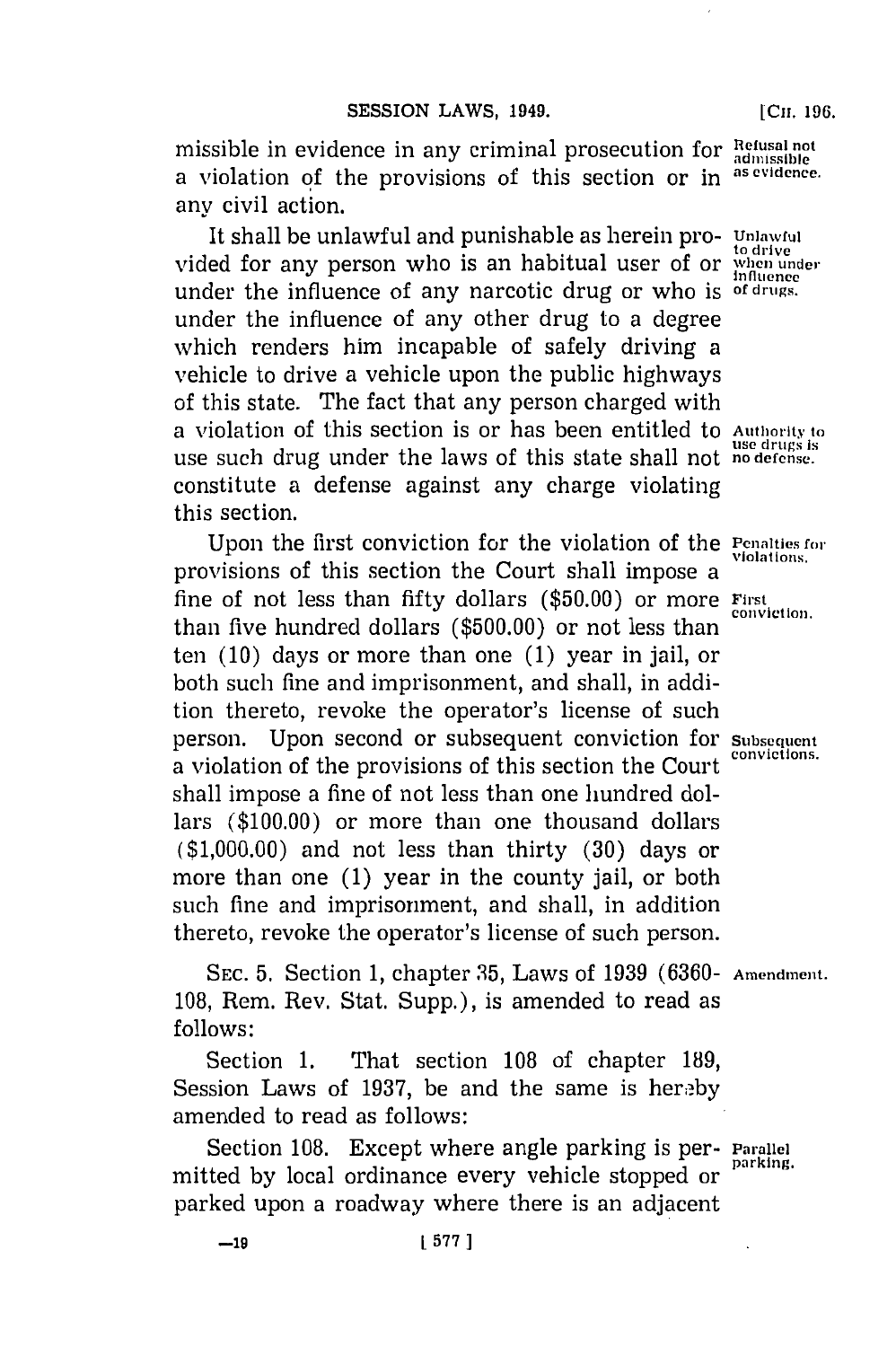curb shall be so stopped. or parked with the righthand wheels of such vehicle parallel to and within twelve (12) inches of the right-hand curb. Angle parking shall not be permitted upon the city or town streets designated as forming a part of the route of **Proviso,** a primary state highway through any city or town: *Provided*, That angle parking shall be permitted in cities of the third and fourth class where solely provided **by** local ordinance upon any city street designated as forming a part of the route of a primary state highway through such city or town where such street does not connect at either end with any four lane primary highway and where such street has a minimum width between curbs of seventy **(70)** feet and there shall be provided between the main traveled and hard-surfaced portion of such city or town street and the curb, an angle parking area designated as such having a width of not less than twenty (20) feet.

Director may **Director -of Highways with respect to all restrict or public highways under his jurisdiction and any city**  $\frac{1}{n}$  state high-or town streets designated as forming a part of the cities or **properties**  $\frac$ or town streets designated as forming a part of the **towns.** route of a state highway through any city or town may **by** order place signs prohibiting or restricting the stopping, standing, or parking of vehicles on any such highway or street where in his opinion the findings of a traffic engineering investigation indicate such stopping, standing or parking is dangerous to those using the highway 'or where the stopping, standing, or parking of vehicles would unduly interfere with the safe and free movement of traffic there-**Signs.** on. Such signs shall be official signs and no person shall stop, stand, or park any vehicle in violation of the restrictions stated on such signs.

Parking to **Mo** person shall be granted the right, use or the exclusion **of the frame in a set of the** prohibited.<br>prohibited. framchise for vehicle parking of any portion of the surface area of any public highway to the exclusion of any other like person.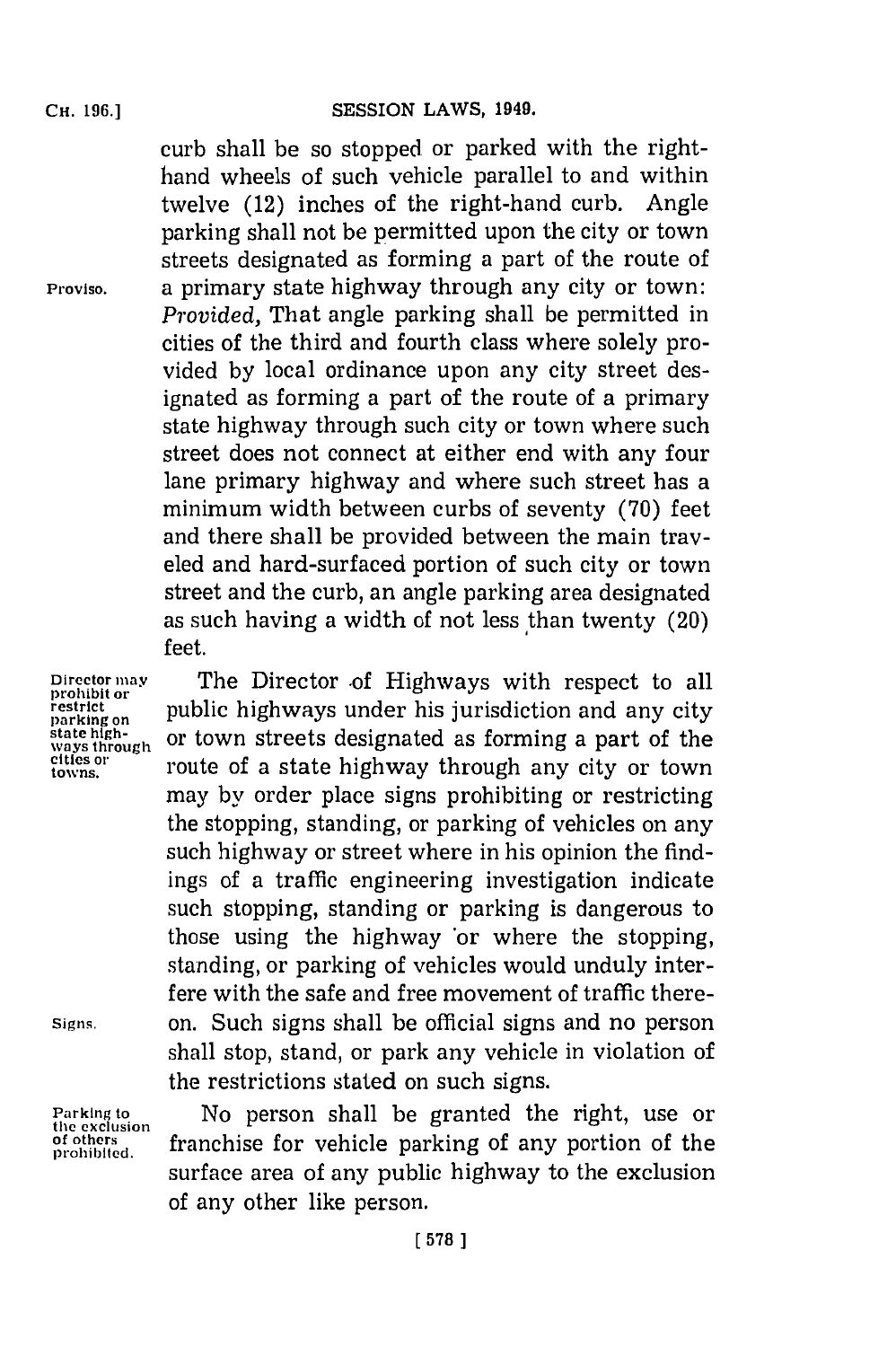SEC. 6. Section 8, chapter 200, Laws of 1947 (6360- Amendment. 64, Rem. Supp. 1947), is amended to read as follows:.

Section **8.** Section 64 of chapter **189,** of the Laws of **1937** (Rem. Rev. Stat. Supp. **6360-64;** PPC **292-1),** is hereby amended to read as follows:

Section 64. (1) Every person operating or driv- Lawful speed, ing a vehicle of any character upon the public high- $_{\text{driving}}^{\text{prudent}}$ ways of this state shall operate the same in a careful and prudent manner and at a rate of speed no greater than is reasonable and proper under the conditions existing at the point of operation, taking into account the amount and character of the traffic, weight of vehicle, grade and width of highway, condition of surface and freedom of obstruction to view ahead and consistent with any and all conditions existing at the point of operation so as not to unduly or unreasonably endanger the life, limb, property or other rights of any person entitled to the use of such public highways;

(2) Subject to the provisions of subsection  $(1)$  of Maximum this section and except in those instances where a lower maximum lawful speed is provided **by** this act or otherwise, it shall be unlawful for the operator of any vehicle to operate the same at a speed in excess of the following:

(a) Twenty-five **(25)** miles per hour within the **In cities** limits of incorporated cities and towns;

(b) Twenty-five  $(25)$  miles per hour in travers- in cities in  $\frac{1}{2}$  in  $\frac{1}{2}$  in  $\frac{1}{2}$  in  $\frac{1}{2}$  in  $\frac{1}{2}$  and towns. ing any intersection of public highways within incorporated cities and towns except whenever local authorities within their respective jurisdictions determine upon the basis of an engineering and traffic **Localu**investigation that such speed as permitted under **reduce speed.** this act at any intersection is greater than is reasonable or safe under the conditions found to exist at such intersection, such local authority subject to the approval of the Director of Highways in cases where the alteration of speed limits on state highways or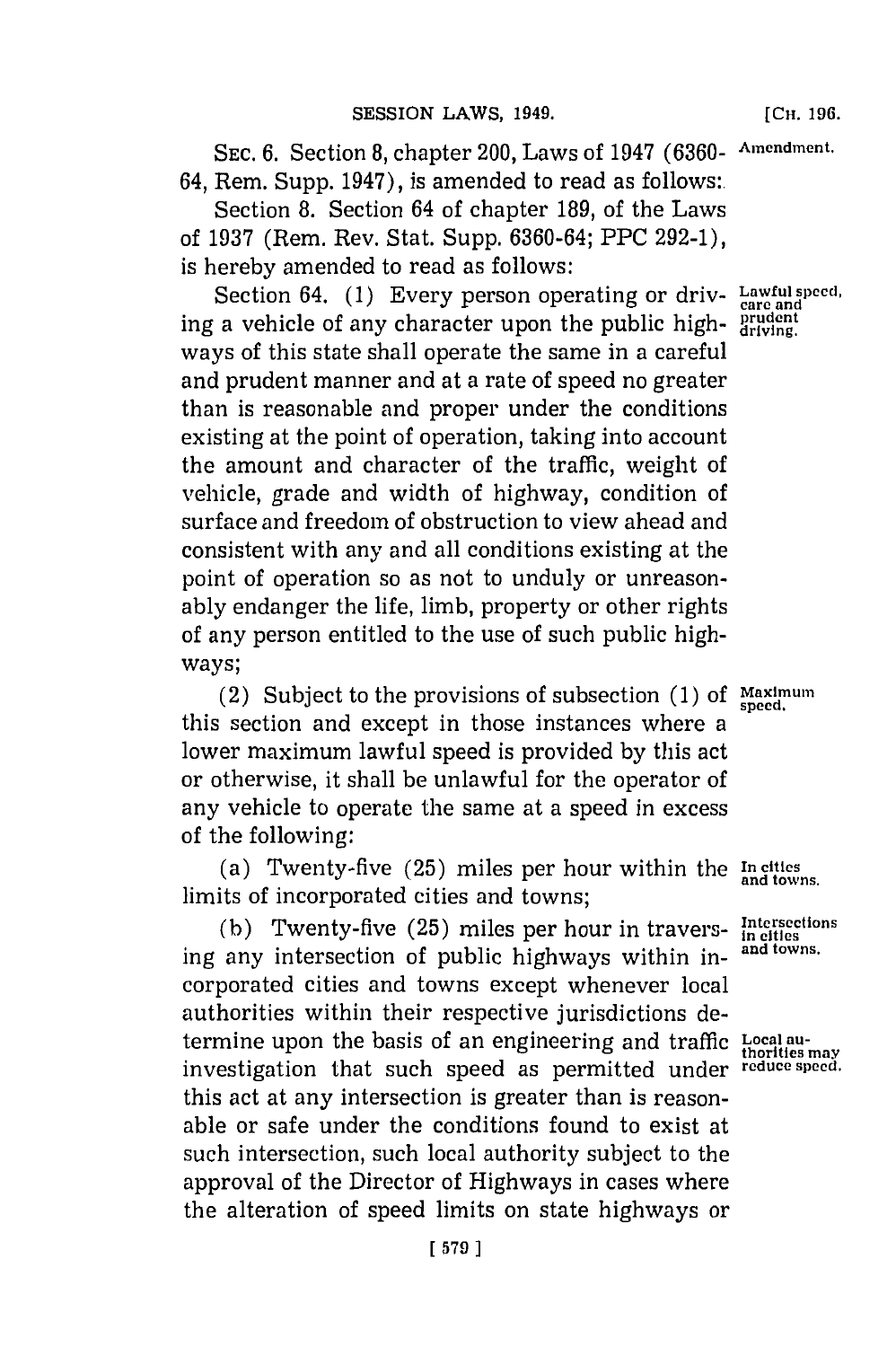extensions thereof in a municipality are involved, shall determine and declare a reasonable and safe speed limit thereat, which shall be effective at all times or during hours of daylight or darkness or at such other times as may be determined: *Provided,* Signs. Appropriate signs giving notice thereof are erected at such intersection or upon the approaches thereto.

Arterial *(c)* Twenty-five (25) miles per hour in traveling highway in cities and **upon an arterial highway in any incorporated city or towns.** town and traversing an intersection with another public highway not an arterial highway, and the operator of another vehicle about to enter the intersection of such arterial highway thereat, shall have brought his vehicle to a complete stop as required **by** law before entering such arterial highway.

**Business (d)** Twenty-five **(25)** miles per hour while tray- **district in** cities **and** eling upon any public highway of any incorporated towns., city or town and proceeding through any business district unless a lesser speed has been established and properly posted **by** local authorities: *Provided,* That **Minimum** where a lesser speed has been established such speed shall not be less than fifteen (15) miles per hour;

**Intersection** (e) Thirty-five **(35)** miles per hour in traversing **highways** any intersection of public highways outside of in**and towns.** corporated cities and towns where the operators view is obstructed to the extent that at any time during the last **100** feet of his approach to an intersection he does not have a clear and uninterrupted view of such intersection, and of all public highways entering such intersection for a distance of **100** feet **Signs.** along the center line of each thereof: *Provided,* It Does not **build shall be the duty of local authorities to sign post such**<br>apply to *intersections: Provided further***, This provision shall** apply to intersections: *Provided further*, This provision shall highways. **highways.** not apply to operators upon arterial highways outside of incorporated cities and towns;

**Arterial (f)** Thirty-five **(35)** miles per hour in traveling intersections upon an arterial highway outside of incorporated **and towns.** cities and towns and traversing an intersection with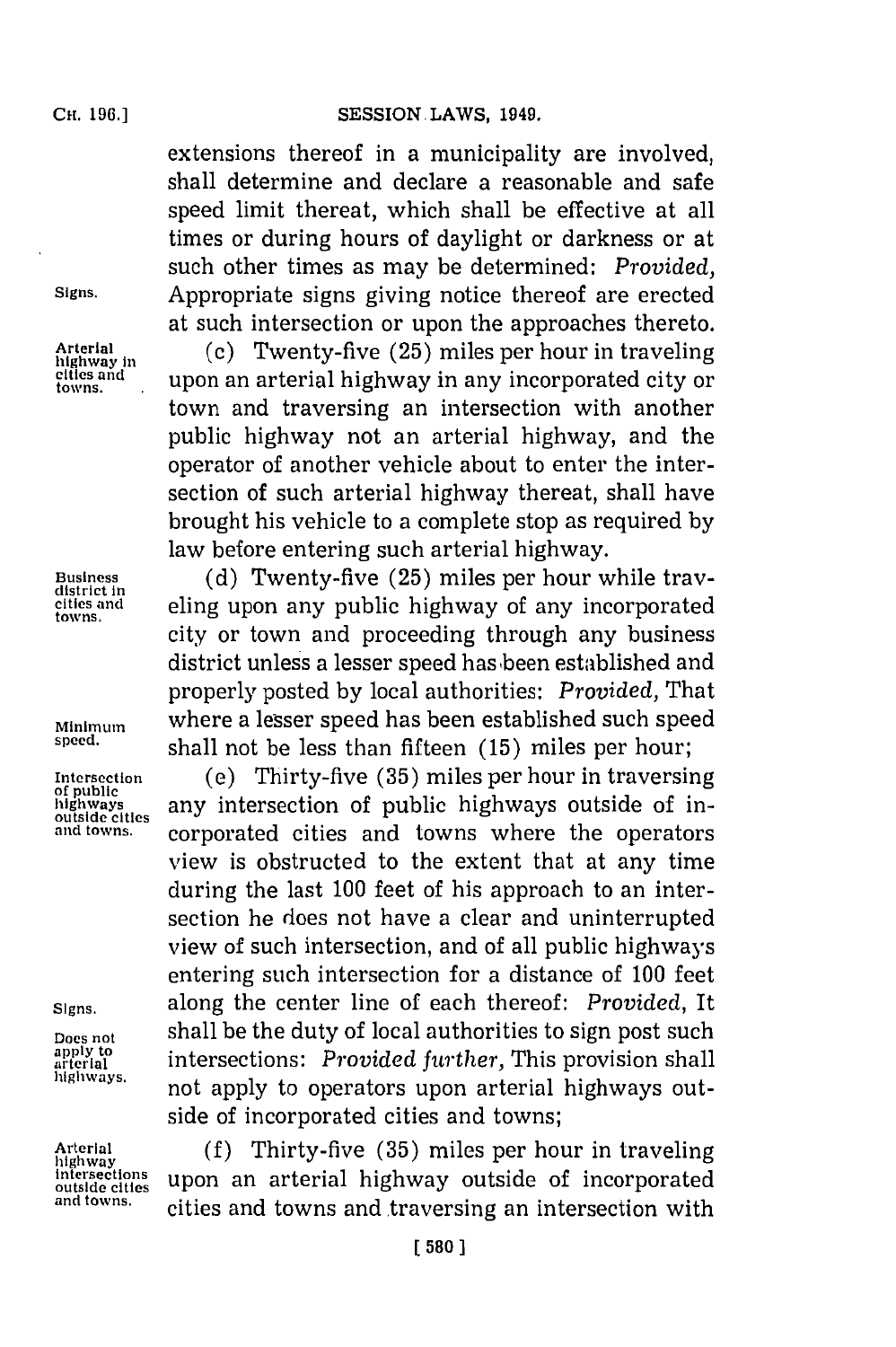another public highway not an arterial highway and the operator of another vehicle about to enter such arterial highway thereat shall have brought his vehicle to a complete stop, as required **by** law, before entering such arterial highway;

**(g)** The Director of Highways, in case of state **Business and residential** highways, and the County Commissioners, in case **of districtsi** county roads, shall establish maximum speeds **and towns.** through any business or residential districts outside any incorporated city or town: *Provided,* No maximum speed established shall be less than twenty-five **(25)** miles per hour: *Provided further,* **All** such **Signs.** speed zones shall be properly sign posted at the extremities thereof;

(h) Twenty (20) miles per hour when operating **Highways**<br>vehicle upon a public highway of this state in-schoolhouse<br>lightany vehicle upon a public highway of this state inside incorporated cities and towns when passing any **and towns.** schoolhouse on school days, or school or public playground between the hours of **8: 00 A.** M. and **5: 00** P. M., or when crossing any marked school crossing School during such hours or while within any marked school **crossings.** zone, such zone to extend three hundred **(300)** feet in either direction from any marked school crossing;

(i) Twenty (20) miles per hour when operating schools outany vehicle upon a public highway of this state out- **and towns.** side incorporated cities and towns when passing any schoolhouse on school days, or school or public playground between the hours of **8: 00 A.** M. and **5: 00** P. M., or when crossing any marked school crossing School during such hours or while within any marked school zone, such zone to extend three hundred **(300)** feet in either direction from any marked school crossing;

**(j)** Fifty **(50)** miles per hour under all other **Maximum speed in all outerment circumstances.** is a contract of the contract of the contract of the contract of the contract of the contract of the contract of the contract of the contract of the contract of the contract of the contract of th

Compliance with such speeds under the circum- **Due caution** stances hereinabove set forth shall not relieve the operator of any vehicle from the further exercise of

[Cu. **196.**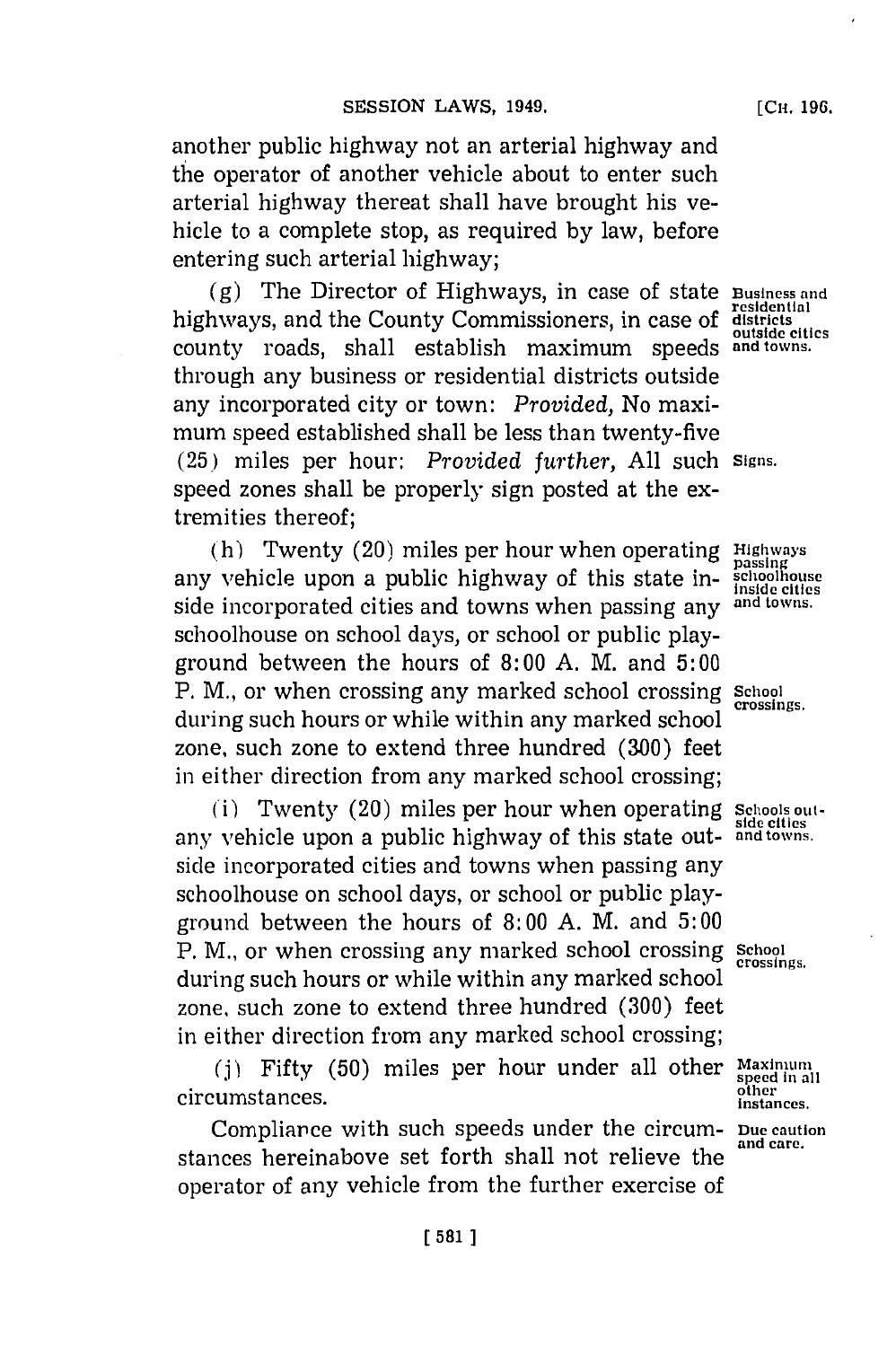**of reckless**

Cii. **196.] SESSION** LAWS, 1949.

due care and caution as further circumstances shall require.

Unlawful The unlawful operation of a vehicle in excess of<br>prima facte the movimum lough angels movided in this section **prima facie** the maximum lawful speeds provided in this section **driving,** at the point of operation and under the circumstances described shall be *prima facie* evidence of the operation of a motor vehicle in a reckless manner **by** the operator thereof.

Charges to **All charges for the violation of any of the pro-**<br>specify<br>approximate visions of this soction, overy potice to approximate **approximate** visions of this section, every notice to appear, and every complaint charging the violation of this section shall specify approximately the speed at which the defendant is alleged to have operated such vehicle, the maximum lawful speed at the point of operation, and the reasonable and proper rate of speed applicable under the conditions existing at the point of operation.

**Amendment. SEC. 7.** Section **13,** chapter 200, Laws of 1947 **(6360-98,** Rem. Supp. 1947), is amended to read as **follows:**

> Section **13.** Section **98** of chapter **189** of the Laws of **1937** (Rem. Rev. Stat. Supp. **6360-98;** PPC **295-47),** is hereby amended to read as follows:

Traffic **Section 98. Whenever, at any point, traffic is con-** lights. trolled **by** traffic control signals exhibiting the words "Go," "Caution," or "Stop" or exhibiting different colored lights, the following words or colors only shall be used and shall indicate as follows:

"Green" **computed Green or the word "Go": Vehicular traffic facing** the signal except when prohibited **by** a superior regulation, may proceed straight through or turn right or left unless a sign at such place prohibits either such turn. But vehicular traffic, including vehicles turning right or left, shall yield the right of way to other vehicles and to pedestrians lawfully within the intersection or an adjacent cross walk at the time such signal is exhibited. Pedestrians facing the signal may proceed across the roadway within any marked or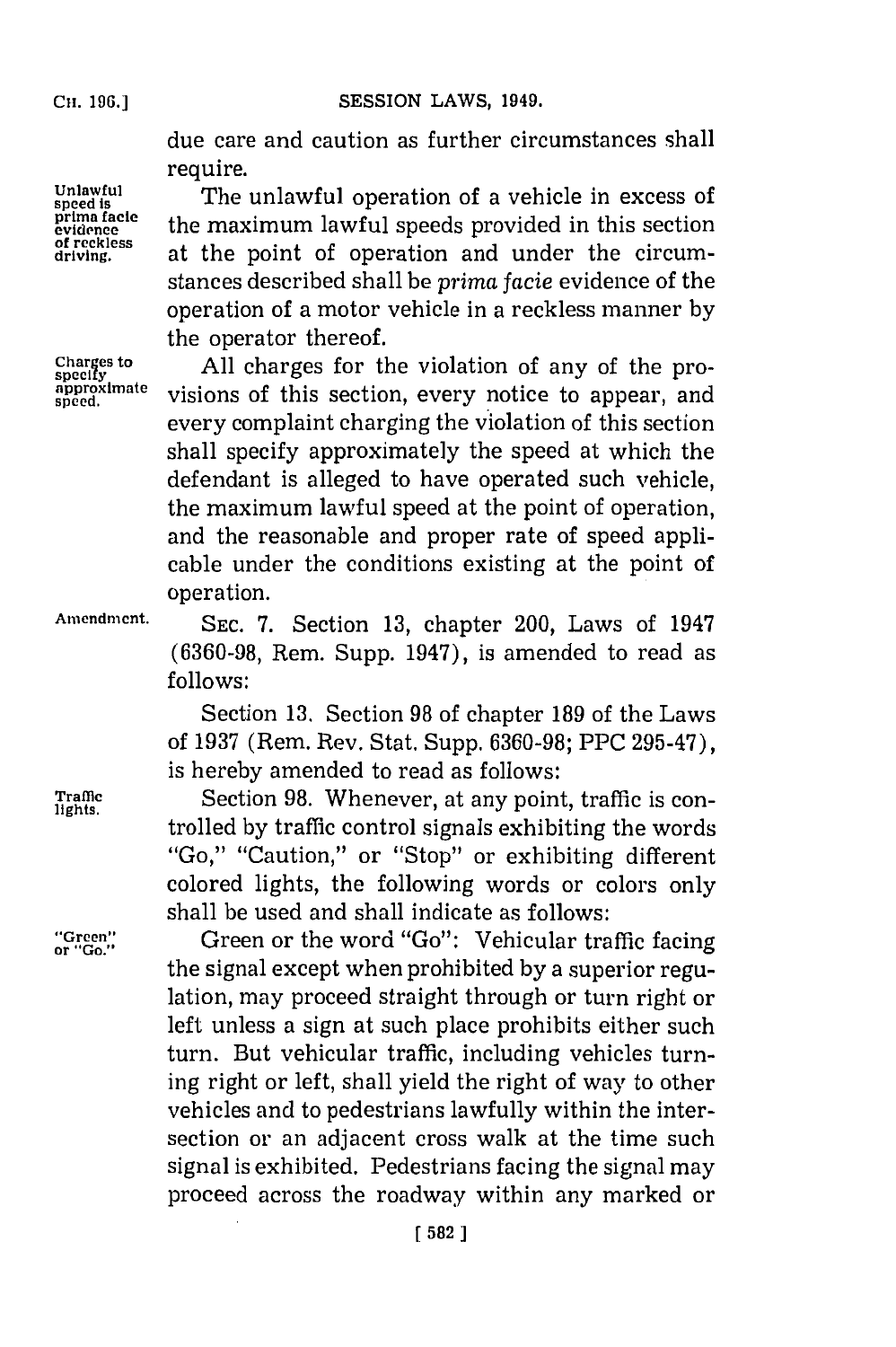unmarked cross walk unless directed otherwise **by** a pedestrian signal.

Yellow alone or the word "Caution" when shown **Yellow or**  $\frac{1}{2}$  (Caution" caution"  $\frac{1}{2}$ following green or "Go" signal: Vehicular traffic when regional following a focus the cignal is thereby warned that the red or "Go" signal. facing the signal is thereby warned that the red or Stop signal will be exhibited immediately thereafter, and such vchicular traffic shall not enter or be crossing the intersection when the red or Stop signal is exhibited. Pedestrians facing such signal are thereby advised that there is insufficient time to cross the roadway, and any pedestrian then starting to cross shall yield the right of way to all vehicles.

Red alone or the word "Stop": Vehicular traffic **Red or** facing the signal shall stop before entering the cross. walk on the near side of the intersection or, if none, then before entering the intersection, and shall remain standing until a green signal is shown. No pedestrian facing such signal shall enter the roadway unless he can do so safely and without interfering with any vehicular traffic or unless a separate Walk indication is shown.

Red or the word "Stop" with green arrow: Ve- **Red or** "Stop" with<br>hicular traffic facing such signal may cautiously enter **green arrow**. the intersection only to make the movement indicated **by** such arrow, but shall yield the right of way to pedestrians lawfully within a cross walk and to other traffic lawfully using the intersection. No pedestrian facing such signal shall enter the roadway unless he can safely and without interfering with any vehicular traffic, or unless a separate Walk indication is shown.

Yellow alone or with the word "Caution" or yel- **Yellow or "Caution."** low intermittent flashing light with or without the word "Caution" under which control vehicles approaching shall be driven through such controlled area with extra caution.

Flashing Red: When a red lens is illuminated **by Flashing** rapid intermittent flashes, drivers of vehicles shall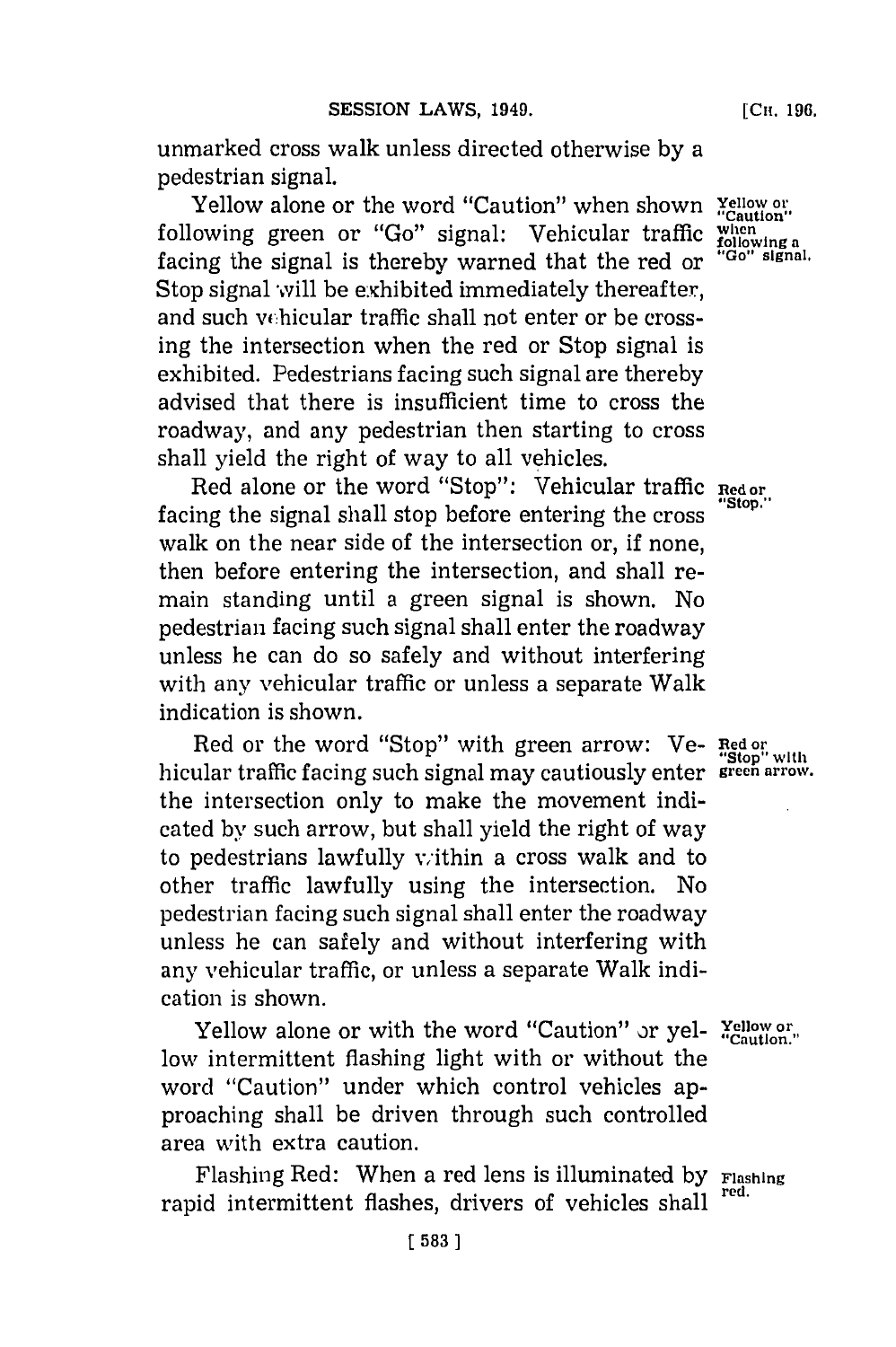stop before entering the nearest cross walk at an intersection or at a Stop line when marked, and the right to proceed shall be subject to the rules applicable after making a stop at a Stop sign.

**Flashing** Fahn elw hnaylo esi lui **yellow.** Fahn elw hnaylo esi lui nated with rapid intermittent flashes, drivers of vehicles may proceed through the intersection or past such signal only with caution and at a speed not to exceed thirty-five **(35)** miles per hour.

**Erection of** No traffic control signal or device shall be erected state high-<br>ways. or maintained upon any city street designated as forming a part of the route of a primary state highway or secondary state highway unless first approved **by** the Director of Highways.

**Faces for All new traffic control signals and all replace**ments of existing traffic control signals directing traffic to alternatingly stop and go shall have three **(3)** signal faces facing each street, road or highway leading into the intersection with the red "Stop" signal located at the top of such signal, the amber "Caution" signal located in the center of such signal and the green "Go" signal located at the bottom of such signal.

**Pedestrian- SEC. 8.** Whenever special pedestrian-control sig- **control signals.** nals exhibiting the words "Walk" or "Wait" are in place, such signals shall indicate as follows:

**"Walk."** (a) Walk-Pedestrians facing such signal may proceed across the roadway in the direction of the signal and shall be given the right of way **by** the drivers of all vehicles.

**"Wait." (b)** Wait-No pedestrian shall start to cross the roadway in the direction of such signal, but any pedestrian who has partially completed his crossing on the walk signal shall proceed to a sidewalk or safety island while the wait signal is showing.

> **SEC. 9.** No person shall start a vehicle which is stopped, standing, or parked unless and until such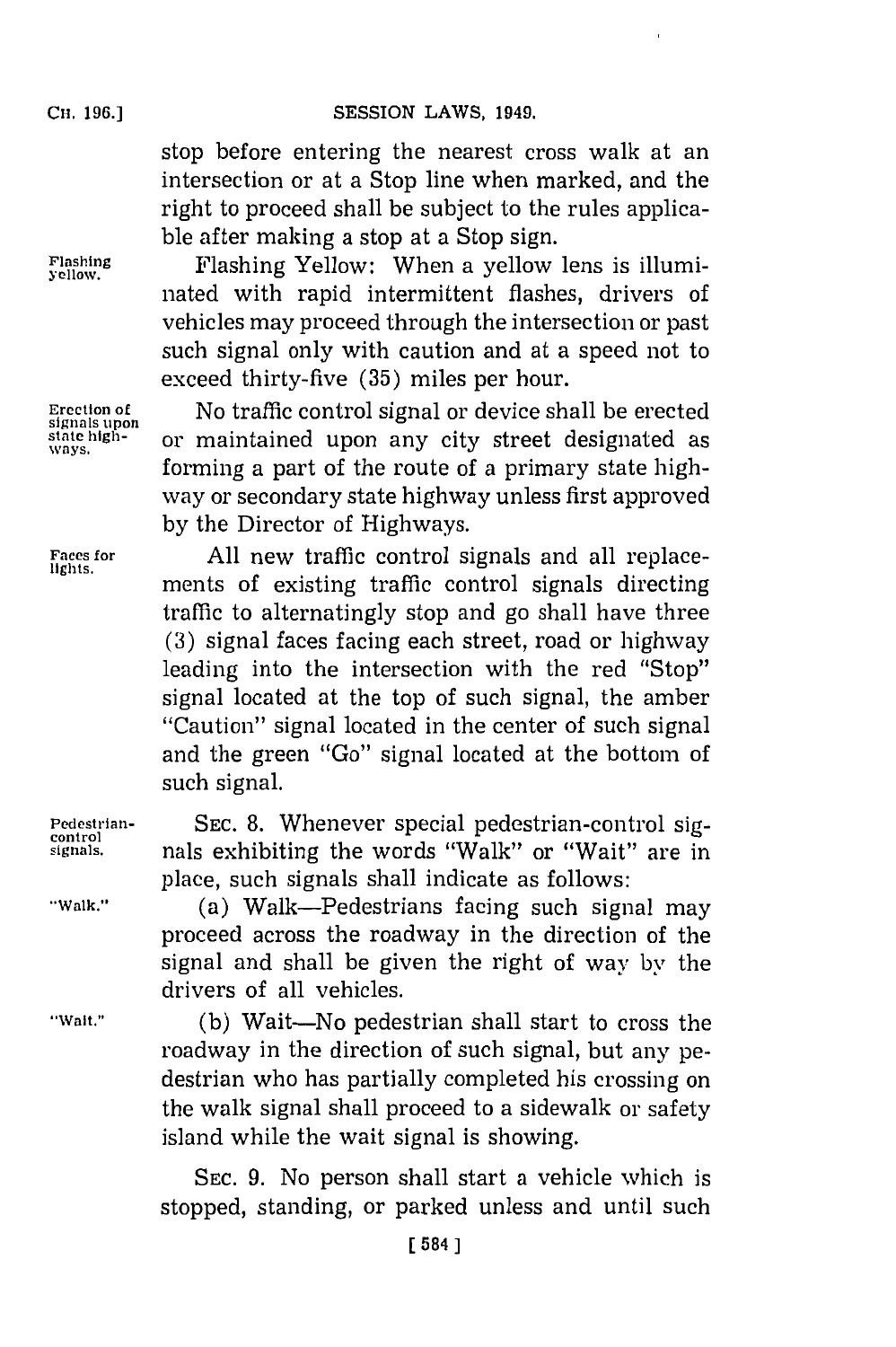**[CH. 196.**

movement can be made with reasonable safety: Starting of *Provided*, No person shall start a vehicle, which is which are stopped, standing or parked at the curb or on the **standing** or shoulder of a public highway without first giving an appropriate signal showing his intention to drive the vehicle onto the traveled portion of the public highway.

**SEC. 10. A** person operating a motorcycle shall **Motorcycle** not ride other than upon the permanent and regular ride on seat attached thereto, or carry any other person, nor **seats.** shall any other person ride upon such motorcycle, other than upon such permanent and regular seat if designed for two persons or upon another seat firmly attached to the rear or side of the operator.

**SEC. 11.** No person shall drive any motor vehicle **Television** equipped with any television viewer, screen or other **vetlicIes** means of visually receiving a television broadcast when in which is located in the motor vehicle at any point **driver.** forward of the back of the driver's seat, or which is visible to the driver while operating the motor vehicle.

**SEC.** 12. Whenever any highway has been **di- Driving** vided into two roadways by leaving an interven- having way ing space or **by** a physical barrier or clearly indicated **roadways.** dividing section so constructed as to impede vehicular traffic, every vehicle shall be driven only upon the righthand roadway and no vehicle shall be driven over, across, or within any such dividing space, barrier or section, except through an opening in such physical barrier or dividing section or space or at a cross-over or intersection established **by** public authority.

**SEC. 13.** The Director of Highways may **by** order **Limitations** and local authorities may by ordinance with respect to any limited access roadway under their respective jurisdictions prohibit the use of any such roadway by pedestrians, bicycles, or other non-motorized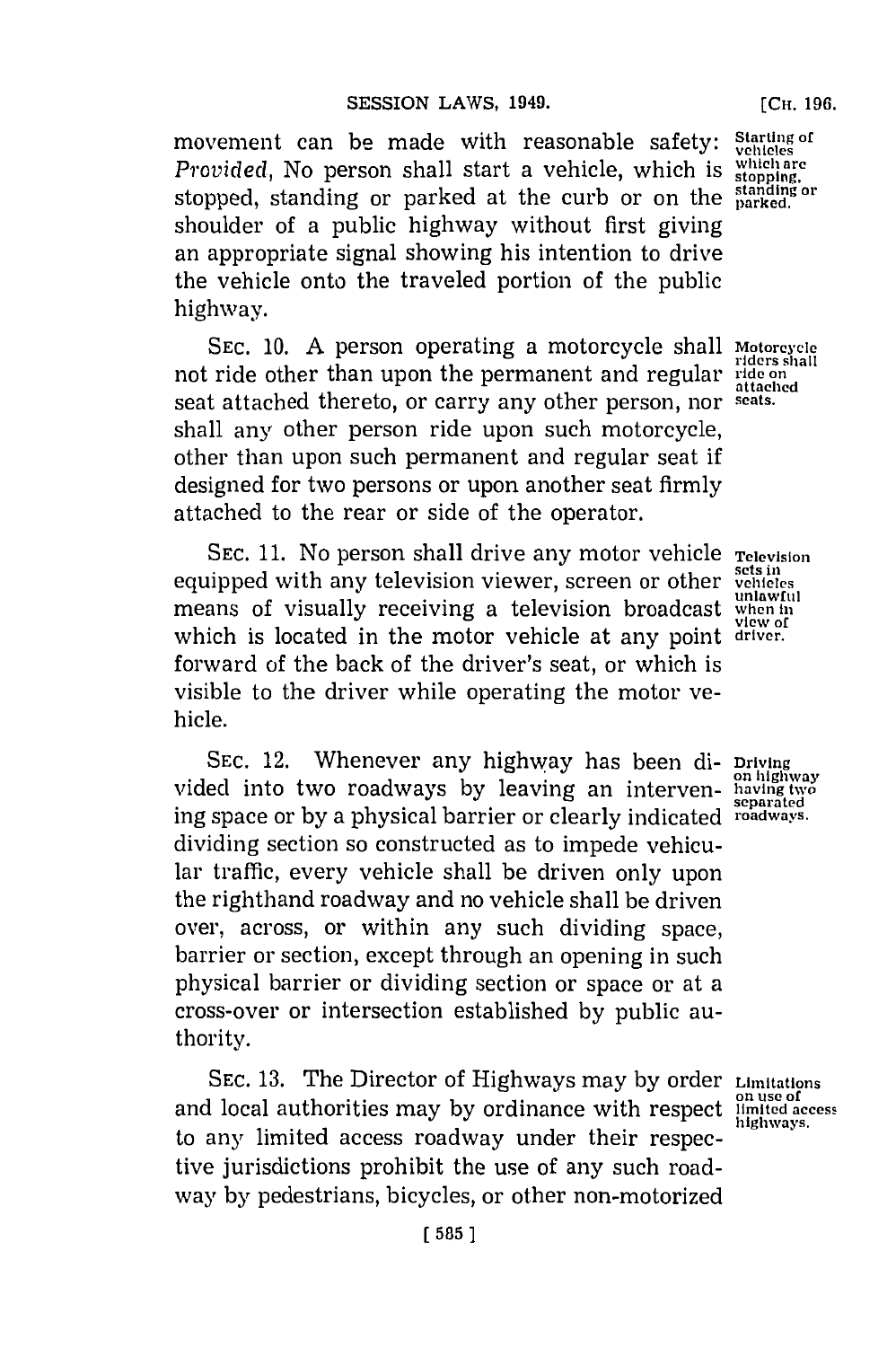**CHi. 196.] SESSION LAWS, 1949.**

Signs erected traffic: *Provided*, The Director of Highways or the restrictions. local outboutty adopting any guch probibitory nogy. local authority adopting any such prohibitory regulations shall erect and maintain official signs on the limited access roadway on which such regulations are applicable and when so erected no person shall disobey the restrictions stated on such signs.

**be charges**<br>for violations<br>and disposi-<br>tion thereof.

One-way **SEC. 14. The Director of Highways is authorized** to designate any public highway or portion thereof or any separate roadway under his jurisdiction and local authority may designate any city or town streets for one-way traffic and shall erect appropriate **Signs.** signs giving notice thereof: *Provided,* That upon a roadway designated and signposted for one-way traffic a vehicle shall be driven only in the direction designated and a vehicle passing around a rotary traffic island shall be driven only to the right of such island.

**Amendment. SEC. 15.** Section 142, chapter **189,** Laws of **1937 (6360-142,** Rem. Rev. Stat.), is amended to read as **follows:**

**Courts to** Section 142. It shall be the duty of every Justice **keep record** of the Peace, Police Judge and Judge of Superior Courts to keep or cause to be kept a record of every traffic complaint, traffic citation or other legal form<br>of traffic charge deposited with or presented said Justice of the Peace, Police Judge, Judge of a Superior Court or a traffic violations bureau, and shall keep a record of every official action **by** said Court or its traffic violations bureau in reference thereto, including but not limited to a record of every conviction, forfeiture of bail, judgment of acquittal and the amount of fine or forfeiture resulting from every said traffic complaint or citation deposited with or presented to Justice of the Peace, Police Judge, Judge of a Superior Court or a traffic violations bureau.

> The Monday following the conviction or forfeiture of bail of a person upon a charge of violating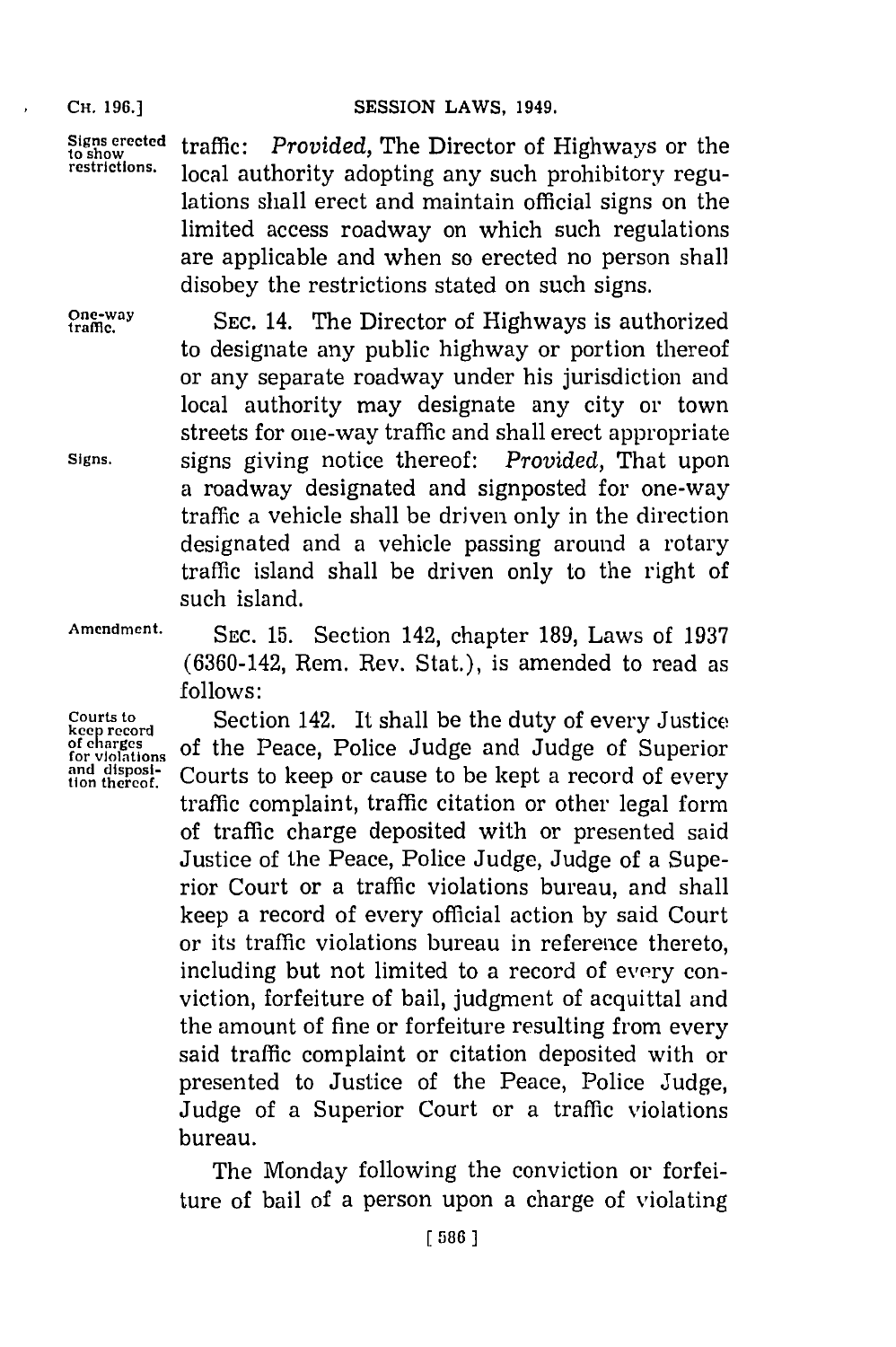any provisions of this act or other law regulating **Abstract of** the operating of vehicles on highways every said conviction<br>magnitude of the Count on Clark of the Count of neg forfeiture magistrate of the Court or Clerk of the Court of rec- $_{\text{to}}^{\text{forfelture}}$ ord in which such conviction was had or bail was forfeited shall prepare and immediately forward to the Director oi Licenses at Olympia an abstract of the record of said Court covering the case in which said person was so convicted or forfeited bail, which abstract must be certified **by** the person so required to prepare the same to be true and correct. Report  $\prod_{\substack{\text{parallel} \\ \text{parking}}}$ need not be made of any conviction involving the **need not** illegal parking or standing of a vehicle.

Said abstract must be made upon a form fur- Contents of nished **by** the Director of Licenses and shall include **record.** the name and address of the party charged, the number, if any, of his operator's or chauffeur's license, the registration number of the vehicle involved, the nature **of** the offense, the date of hearing, the plea, the judgment, or whether bail forfeited and the amount of the fine or forfeiture as the case may be.

Every court of record shall also forward a like **Abstract of** report to the Director of Licenses upon the convic- conviction of tion of any person of manslaughter or other felony or other in the commission of which a vehicle was used.

The failure, refusal, or neglect of any such judi- **Failure to cial officer to comply with any of the requirements missionduct in** office. of this section shall constitute misconduct in office and shall be grounds for removal therefrom.

The Director of Licenses shall keep all abstracts **Abstracts** received hereunder at his office in Olympia and the public inspection. same shall be open to public inspection during reasonable business hours. Venue in all Justice Courts shall be before one of the two nearest Justices of the **Venue in** Peace in incorporated cities and towns nearest to the Courts. point the violation allegedly occurred: *Provided*, *venue in* That in counties of Class A and of the first class such **first class** A and cases may be tried in the county seat at the request of the defendant.

**record for**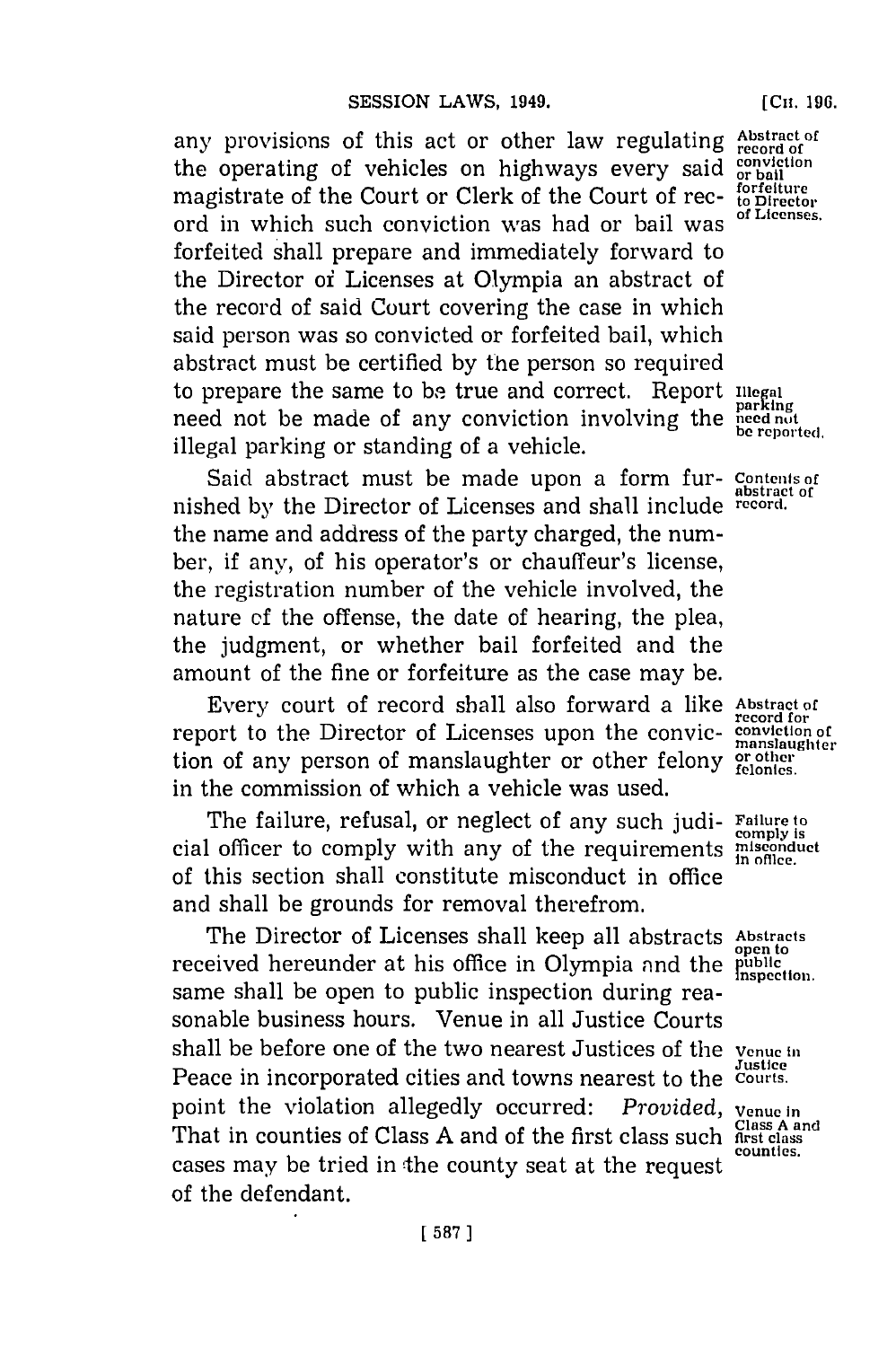**Cii. 196.) SESSION LAWS, 1949.**

**Amendment. SEC. 16.** Section 145, chapter **189,** Laws of **1937 (6360-145,** Rem. Rev. Stat.), is amended to read as *follows:*

**Traffic**<br>
citations<br>
shall have in this state shall provide in appropriate form traffice shall have in this state shall provide in appropriate form traffic appear and<br>shall be shall in the shall in the shall be containing notices to appear which shall be<br>issued in the case of the class with sitations in our duralizate and **issued inli** ok wt n **books.** issued ibokwthcitations in qudulct n meeting the requirements of this section.

Issuance<br>
of books. The chief administrative officer of every such traffic enforcement agency shall be responsible for the issuance of such books and shall maintain a record of every such book and each citation contained therein issued to individual members of the traffic enforcement agency and shall require and retain a receipt for every book so issued.

**Original or** Every traffic enforcement officer upon issuing a  $\frac{\text{citation}}{\text{shall go to}}$  traffic citation to an alleged violator of any provision **court,** of the motor vehicle laws of this state or of any traffic ordinance of any city or town shall deposit the original or a copy of such traffic citation with a court having competent jurisdiction over the alleged offense or with its traffic violations bureau.

Disposition **Leapen** Upon the deposit of the original or a copy of such by Court. **the final final field**  $\frac{d}{dx}$  for court **b** traffic citation with a court having competent jurisdiction over the alleged offense or with its traffic violations bureau as aforesaid, said original or copy of such traffic citation may be disposed of only **by** trial in said Court or other official action **by** a Judge of said Court, including forfeiture of the bail or **by** the deposit of sufficient bail with or payment of a fine to said traffic violations bureau **by** the person to whom such traffic citation has been issued **by** the traffic enforcement officer.

**Pcnalty for It shall be unlawful and official misconduct for violations** of this any traffic enforcement officer or other officer or public employee to dispose of a traffic citation or copies thereof or of the record of the issuance of the same in a manner other than as required herein.

**copy of**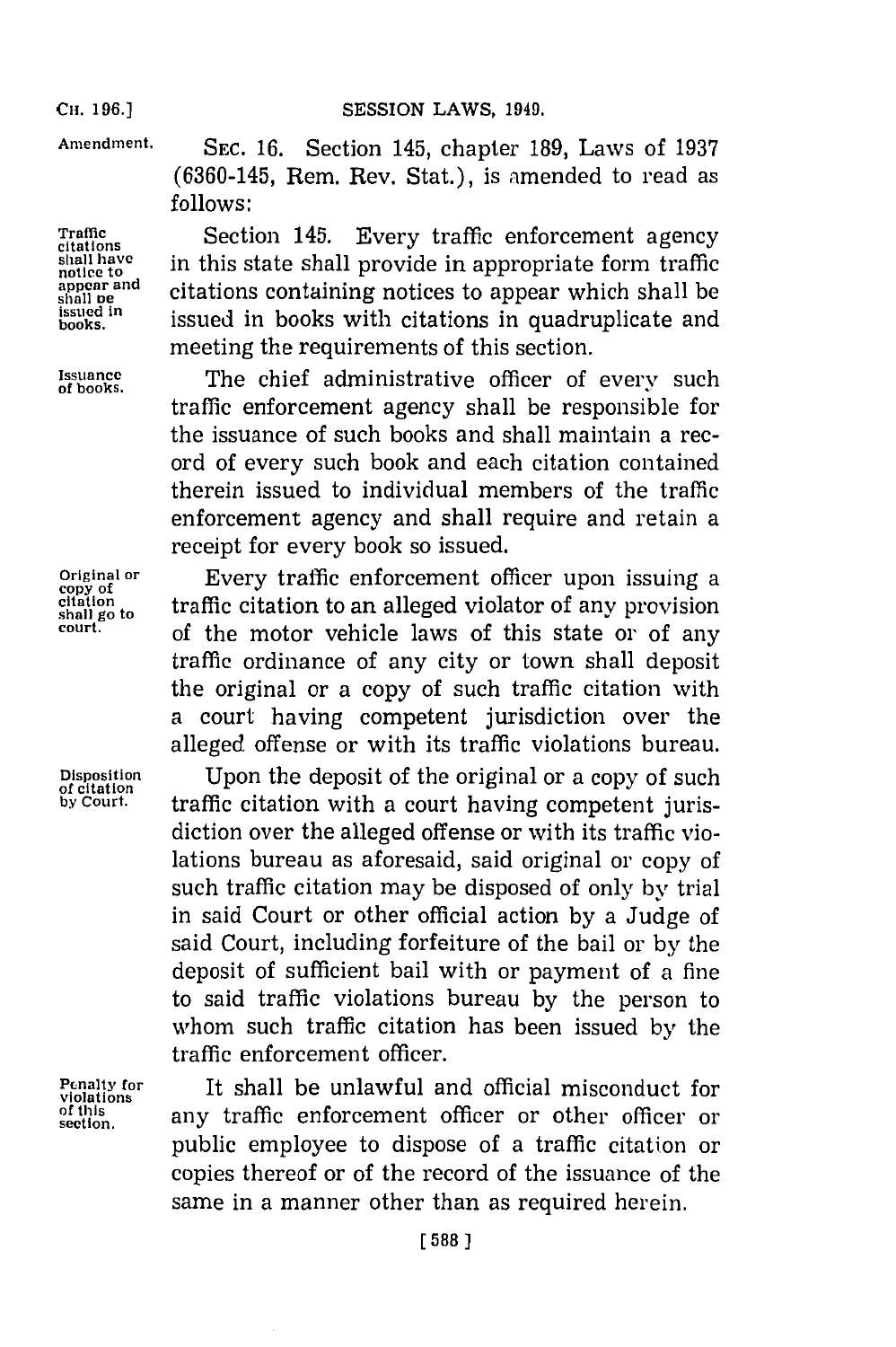The chief administrative officer of every traffic *copy* of enforcement agency shall require the return to him ministrative<br>  $\int_{\mathbb{R}} e^{-\frac{1}{2}x} \cos \theta \cos \theta$  returns to  $\theta$  respectively of a copy of every traffic citation issued **by** an officer **officer.** under his supervision to an alleged violator of any traffic law or ordinance and of all copies of every traffic citation which has been spoiled or upon which **Spoiled copies of** any entry has been made and not issued to an alleged **citations.** violator.

Such chief administrative officer shall also **Record of disposition** maintain or cause to be maintained in connection with every traffic citation issued **by** an officer under his supervision a record of the disposition of the charge **by** the Court or its traffic violations bureau in which the original or copy of the traffic citation was deposited.

Any person who cancels or solicits the cancella- **Penalty for** tion of any traffic citation, in any manner other than **by unlawful**<br>tion of any traffic citation, in any manner other than **by unlawful** as provided in this section, shall be guilty of a mis- of citations. demeanor.

Every record of traffic citations required in this **Auditing of record of** article shall be audited monthly **by** the appropriate **citation.** fiscal officer of the government agency to which the traffic enforcement agency is responsible.

**SEC. 17.** Section **6A,** chapter 144, Laws of 1943, **Amendment.** as added thereto **by** section 2, chapter **152,** Laws of 1945, as last amended **by** section **1,** chapter 244, Laws of 1947, is amended to read as follows:

Section 6A. Whenever any person shall apply **Fees for** bermit to the State Department of Public Service for a per- operate to the State Department of Public Service for a per- **operate vehicle in** mit or identification plates to operate a motor vehicle **interstate** in interstate commerce, in any year, under the provisions of chapter 184, Laws of **1935,** as amended, and it appears to the Department that the vehicle will be operated in the state less than fifty per cent  $(50\%)$  of the total mileage it will be operated in such year, said person shall pay to said Department, together with the fee for such permit or plates, a partial payment of fifty per cent  $(50\%)$  of the full

**Commerce.**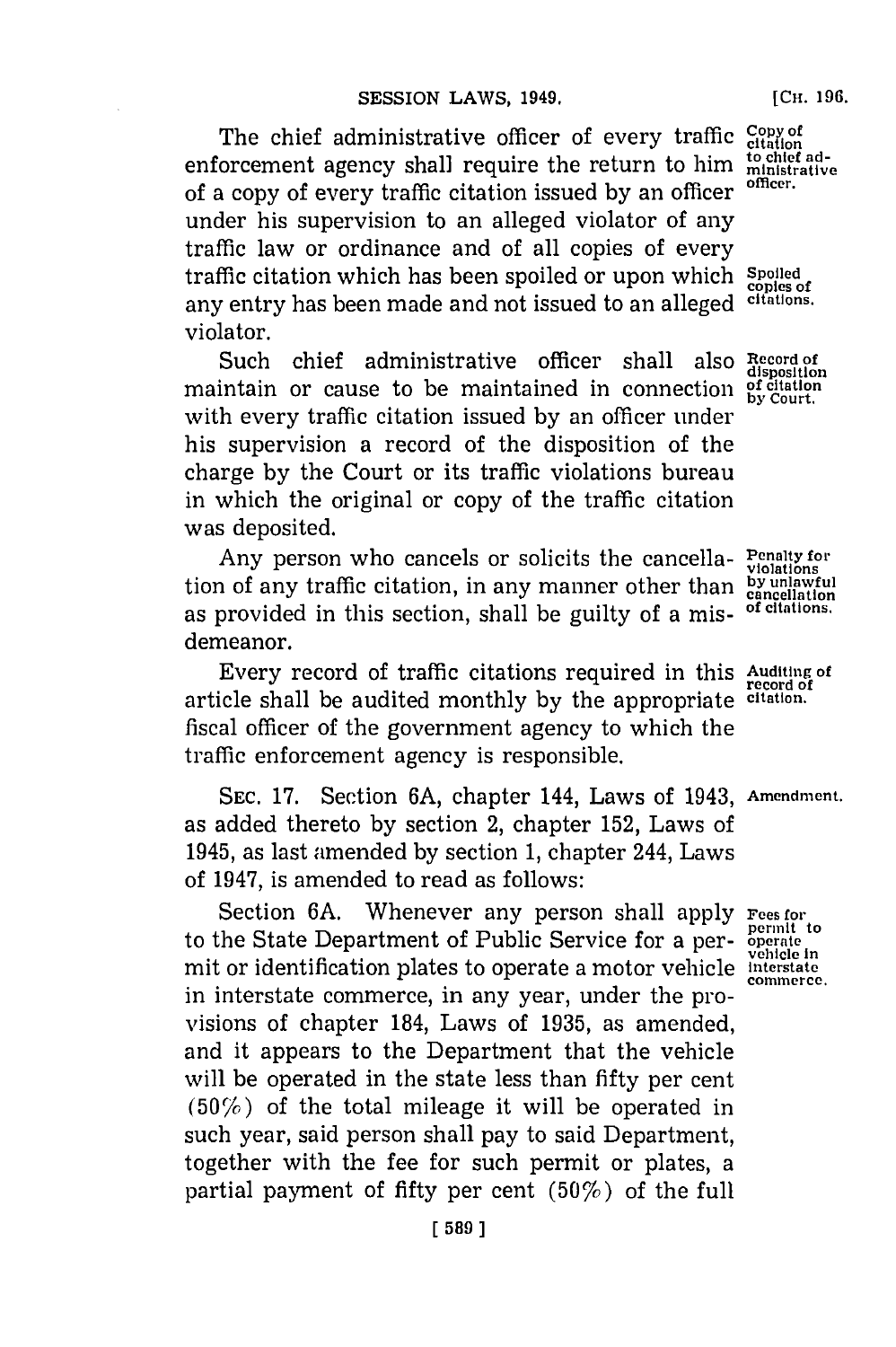#### **SESSION LAWS, 1949.**

Cii. **196.]**

excise fee payable for that year on said vehicle under the provisions of this act, except in the following **Proof of cases:** (1) If the excise fee for such vehicle, whether prior pay-<br>ment of **comment** owned, leased or rented, for such vear has theretoprior pay-<br>ment of **mient** owned, leased or rented, for such year has thereto-<br>excluse fee. fore been paid and such person shall furnish to said Department a receipt, or other satisfactory proof, evidencing such payment, which receipt, or other evidence, after any necessary verification, shall be returned to him upon request; or

**Licensed in** (2) If the application be for a vehicle, licensed<br>
Identical in a vertice that for a narration plates which will  $\frac{\text{another}}{\text{state}}$  in another state, for a permit or plates which will simply permit an occasional irregular trip or trips from another state into this state.

**Vehicles**

**cation is**

**Motor**

**Credit to** The Department shall account for and pay over **vehicle Ex-** to the State Treasurer, at the latest within thirty **cise Fund. (30)** days after it has received payment, the excise fees it has collected under this act, and the State Treasurer shall credit the same to the Motor Vehicle Excise Fund.

**One excise It is the intent of this act that not more than**  $\text{f}$ one excise fee imposed under section 2 thereof shall be collected for any vehicle for any year.

Reason for **In** either of the two above enumerated cases the tion to be<br>noted. **Example Department**, in accounting to the State Treasurer, shall note the reason for non-collection of the excise.

**Where appli-** In any case where a person shall have paid the where a person shall have paid the<br>cation is<br><sub>County</sub> excise fee for any vehicle for any year to the De **Auditor.** partment and shall later apply to a County Auditor for a motor vehicle license for such year, such County Auditor shall issue such license without collecting the excise fee but only after verifying the said payment from the excise fee receipt, or from a signed statement, issued **by** the Department, and in accounting to the State Treasurer for such non-collection the Auditor shall note the number of such receipt or the number of the identification plates issued **by** the Department.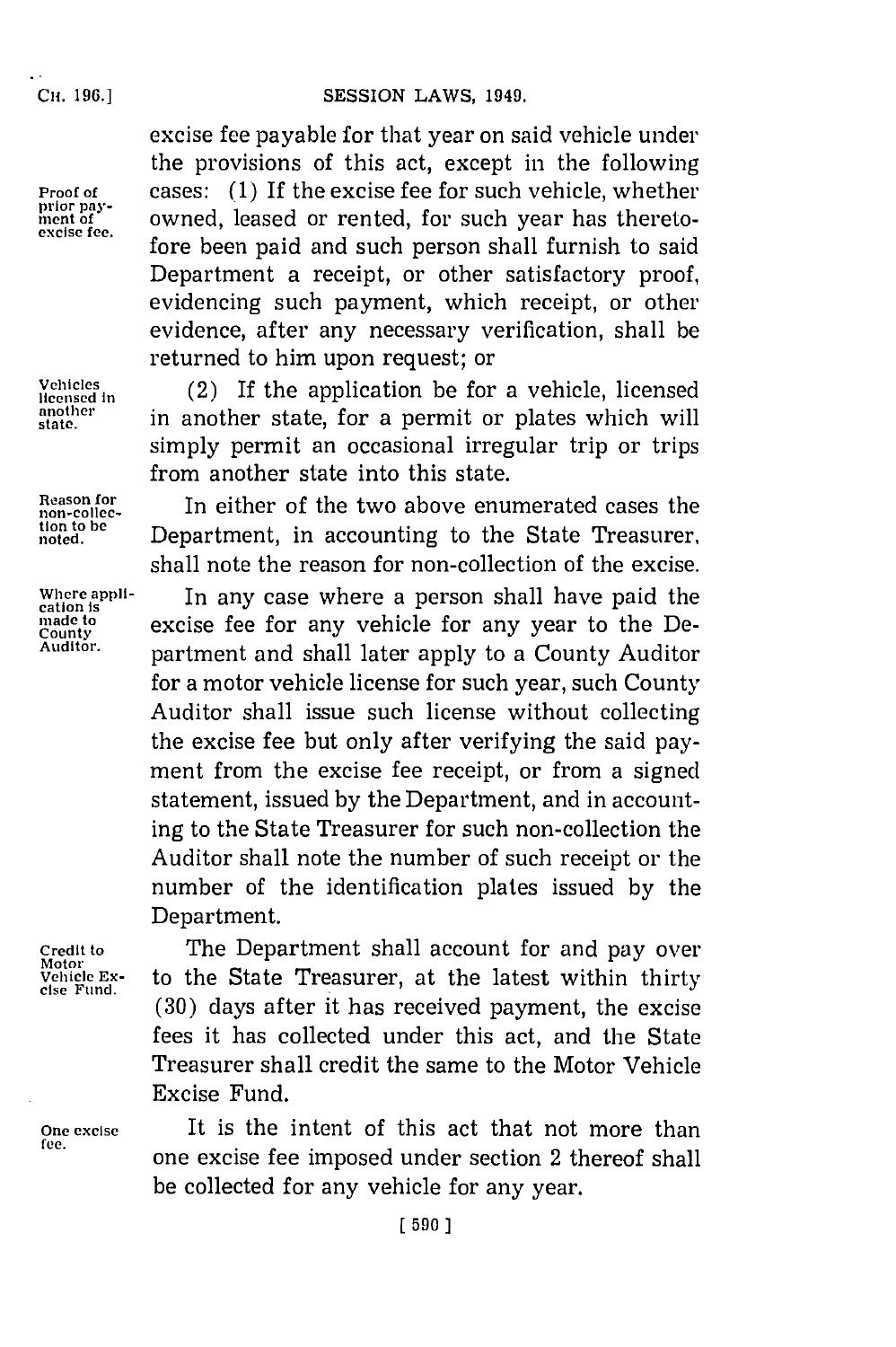For the purposes of this section, the several pro- **Act appli-** to visions of this act applying to the County Auditor **Department** shall apply to the State Department of Public Ser- State Tax<br>wise and these combined to the County Assessor al. 11 Commission. vice and those applying to the County Assessor shall apply to the State Tax Commission.

**SEC. 18.** Section **11,** chapter 144, Laws of 1943, as **Amendment.** last amended **by** section **3,** chapter **152,** Laws of 1945, is amended to read as follows:

Section 11. Whenever any person has paid a Refunds of motor vehicle license fee, and together therewith *vehicle* has paid an excise tax imposed under the provisions of this act, and the State Director of Licenses shall determine that said person is entitled to a refund of the entire amount of said license fee as provided **by** law, then said person shall also be entitled to a refund of the entire excise tax collected under the provisions of this act. In case the Director of Licenses shall determine that any person is entitled to a refund of only a part of the license fee so paid, such person shall be entitled to a refund of the difference, if any, between the excise tax collected and that which should have been collected and the State Treasurer shall determine the amount of such refund **by** reference to the applicable excise tax schedule prepared **by** the Tax Commission and the Association of County Assessors. In case no claim is to be made for the refund of the license fee or any part thereof but claim is made **by** any person that he has paid an erroneously excessive amount of excise tax, the Tax Commission shall determine in the manner generally provided in this act the amount of such excess, if any, that has been paid and shall certify to the State Treasurer that such person is entitled to a refund in said amount. No refund of excise tax shall be allowed under the first or second sentences of this section unless application for a refund of license fee is filed with the Director of Licenses within the period provided **by** law, and no such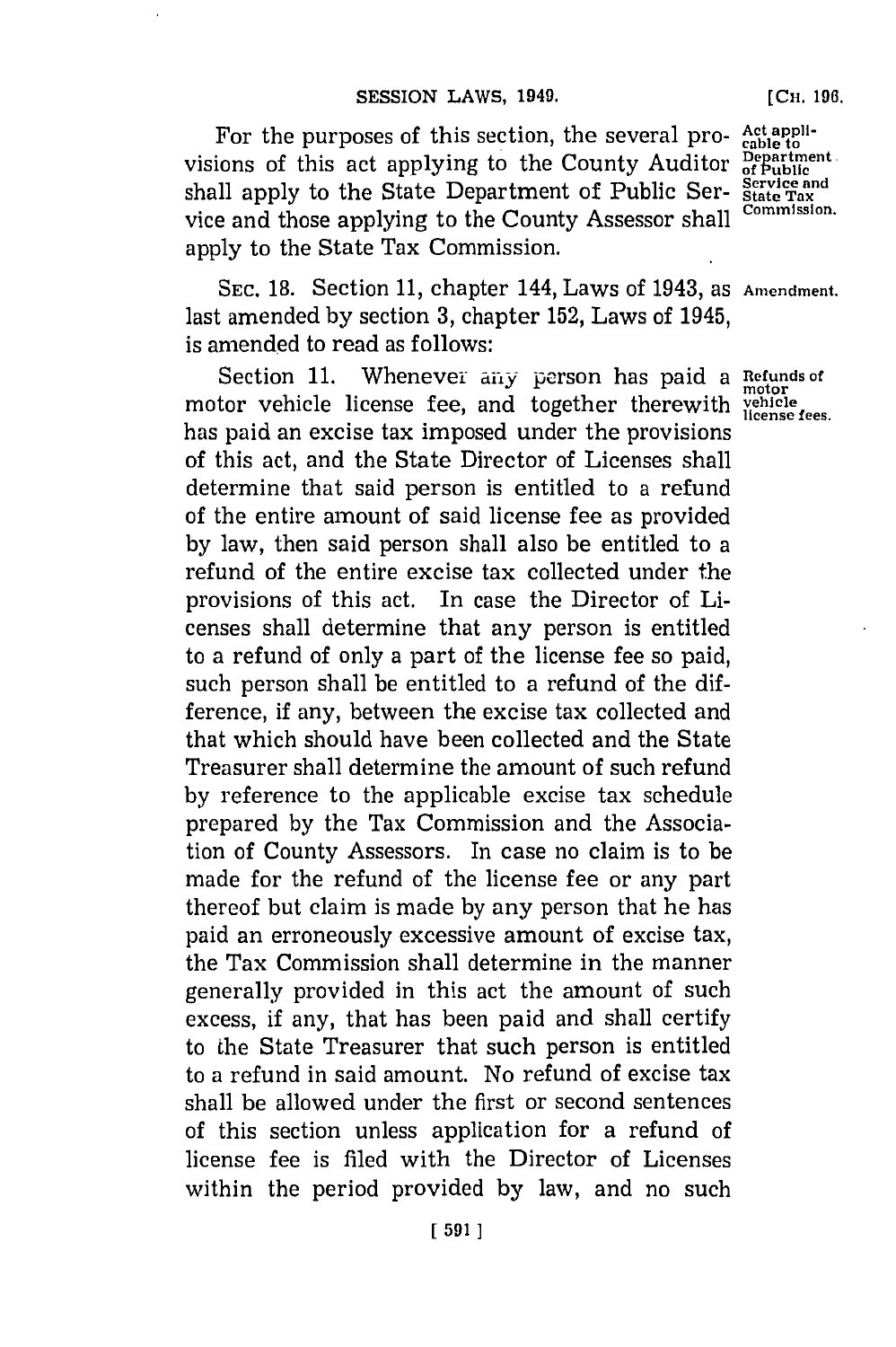refund shal.. be allowed under the third sentence of this section unless filed with the Tax Commission within ninety **(90)** days after such claimed excessive excise tax was paid.

**operation** Any person authorized **by** the State Department of Public Service to operate a motor vehicle for the conveyance of freight or passengers for hire as a common carrier or as a contract carrier, and so operating such vehicle partly within and partly outside of this state during any calendar year, shall be entitled to a refund of that portion of the full excise tax for such vehicle for such year that the mileage actually operated **by** such vehicle outside the state bears to the total mileage so operated both within and outside of the state: *Provided,* **If** only one-half of the full excise fee was paid, the unpaid one-half shall be deducted from the amount of refund so determined: *Provided further,* If only a one-half fee was paid, and the vehicle was operated in this state more than fifty per cent  $(50\%)$  of the total miles operated, a balance of the tax is due equal to an amount which is the same percentage of the full excise fee as is the percentage of mileage said vehicle was operated in this state minus the one-half fee previously paid, and any balance due, is payable on or before the first day of June of the year in which the amount of the excise fee due the state has been determined, and until any such balance has been paid no identification plate or permit shall be thereafter. Time of **issued for such vehicle or any other vehicle owned** by the same person. Any claim for such refund must be filed with the Tax Commission at Olympia not later than within the first three **(3)** months of the calendar year following the year for which refund is claimed and the applicant must therewith furnish to the Commission his affidavit, verified **by** oath, of the mileage so operated **by** such vehicle during the preceding year, within the state, outside of